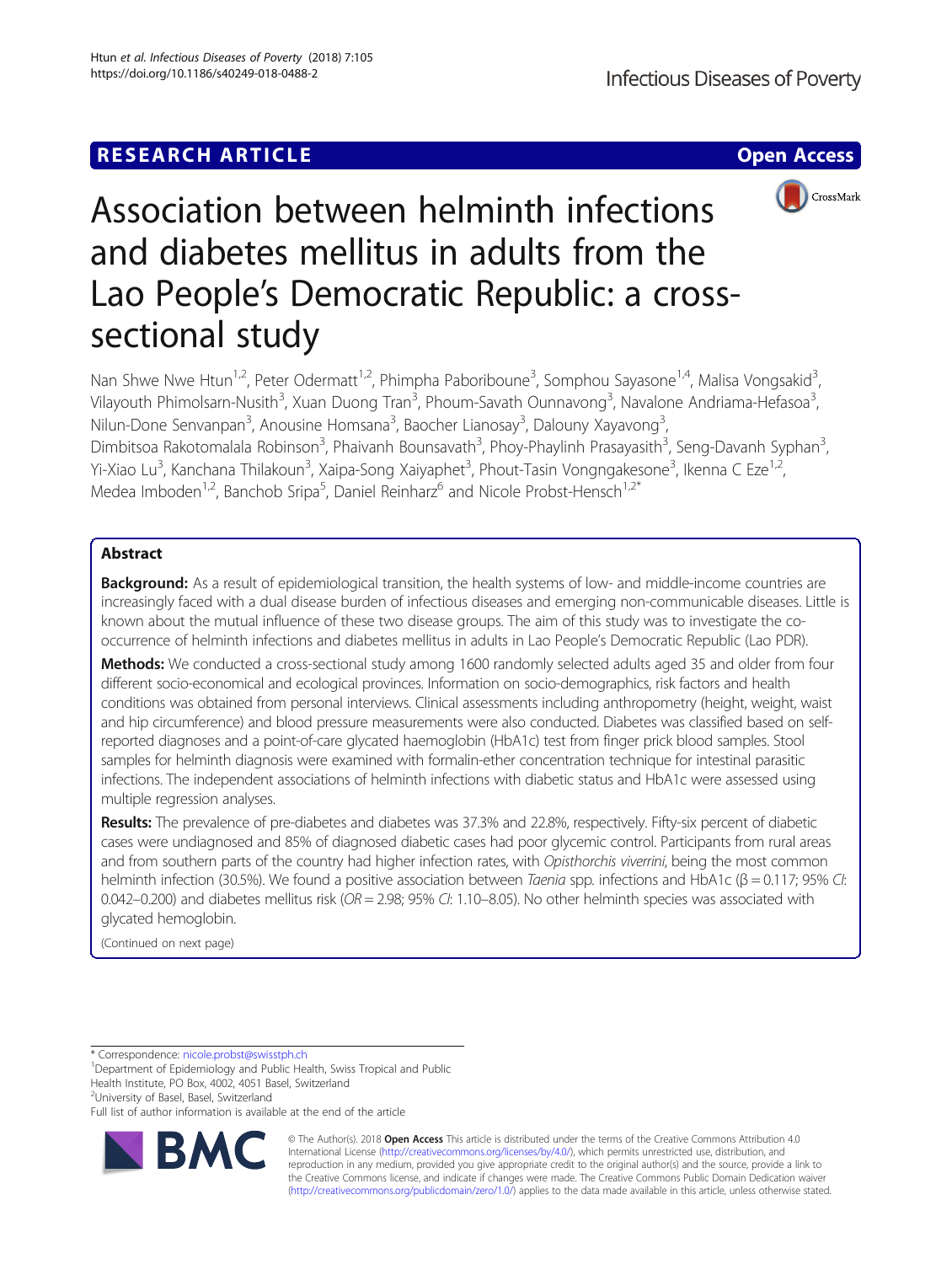## (Continued from previous page)

Conclusions: Hyperglycaemia and diabetic rates in Lao PDR are alarmingly high, but consistent with other high rates in the region. Given the high rates of under-diagnosis and poorly-controlled glycaemia in diabetes mellitus patients, routine diabetes screening and treatment is essential for the local healthcare system. Large longitudinal cohorts integrating biomarkers are warranted in the search of causal diabetes mellitus risk factors in the region. Common intestinal helminth infections, including O. viverrini, are unlikely to explain the high diabetes mellitus rates observed.

Keywords: Dual burden of disease, Opisthorchis viverrini, Taenia, Diabetes mellitus, Cross-sectional, Epidemiology, Adults, Lao PDR

## Multilingual abstract

Please see Additional file [1](#page-9-0) for translation of the abstract into the five official working languages of the United Nations

## **Background**

Most low- and middle- income countries (LMICs) are faced with challenges arising from demographic aging and lifestyle changes along with economic development, resulting in an increasing prevalence of non-communicable diseases (NCDs). An estimated 415 million people are currently living with diabetes mellitus (DM) worldwide, and the number is estimated to increase to 642 million in 2040 [\[1\]](#page-9-0). Similarly, the infectious disease (ID) burden in these countries also remains high. Approximately, 24% of the world's population (more than 1.5 billion people) is infected with one or more species of helminth infections [[2](#page-9-0)]. The population of the Lao People's Democratic Republic (Lao PDR) is affected by even higher rates of helminth infections, as a result of high rates of soil-transmitted helminths (STH) such as hookworm (87%), Trichuris trichiura (33%), Ascaris lumbricoides (3%) and Strongy-loides stercoralis (45%) [[3](#page-9-0)–[6](#page-9-0)]. Foodborne trematode infections are endemic in all provinces in Lao PDR, however rates are particularly high in the southern provinces and frequently reach 50% and above [[7\]](#page-9-0). In a study in the province of Saravane, the prevalence of Taenia spp. at the village level reached a prevalence of 12% [\[8\]](#page-9-0). According to the World Health Organisation (WHO) Lao PDR country profile, 2016, the prevalence of DM in the total population is estimated at 5.6%, and is expected to increase considerably in the near future [[9](#page-9-0)].

Recent epidemiological discoveries have pointed to a potential role of helminth infections in the aetiology of diabetes. Many helminths have evolved to live in human organisms for long periods of time. The strategy against being expelled involves a cross-talk with human innate and adaptive immune responses, which may be mediated in part by alterations in the gut microbiome. The inverse relationship between helminth infections and risk of metabolic disorders has been named "metabolic hygiene hypothesis", after the framework of the hygiene hypothesis for the association between early childhood infections and allergies. Furthermore, inflammation is an established etiological factor for insulin resistance, a precursor phenotype on the pathway to DM [\[10\]](#page-9-0); however, the metabolic hygiene hypothesis has not been commonly tested. The objective of this study was therefore, to evaluate the epidemiological association of specific helminthic infections with glycaemia and DM in adults from the Lao PDR.

## Methods

## Study setting and sample size

A total of 1600 adults aged 35 years and older were recruited in four areas of Lao PDR, each consisting of urban as well as rural sites from the provinces of Vientiane (the Vientiane capital and Pakgneum district), Luang Prabang (LP city and Namback district), Saravane (Saravane city and Saravane district), and Champasack (Pakse city and Kong district), between March and April, 2016. Study subjects were randomly recruited among inhabitants if they had been living in the selected study areas for the last five years. We assumed a 20% parasitic infection rate in the study area. With 186 enrolled individuals the infection rate could be assessed with a 95% confidence interval (CI). We compensated for an expected non-optimal compliance by adding 10% to the sample calculated size. Therefore, 200 persons were enrolled in each of the 4 study areas. Data collection took place in March–April 2016. All 1600 participants answered a questionnaire, had a clinical examination and blood taken through finger prick. They also provided two stool samples each. The data collectors were first year master students from the Francophone Institute for Tropical Medicine (IFMT), Vientiane, Lao PDR (today named International Program for Health in the Tropics, now integrated in the Lao Tropical and Public Institute [Lao TPHI] in Vientiane) who had undergone a rigorous training for each segment of data collection.

## Questionnaire and clinical information

Each participant was assigned a specific six-digit identification number, reflecting the study site, the village and the household number. A semi-structured questionnaire was developed to collect information on socio-demographic factors, risk factors for chronic diseases, previous and current health problems, as well as knowledge and perception of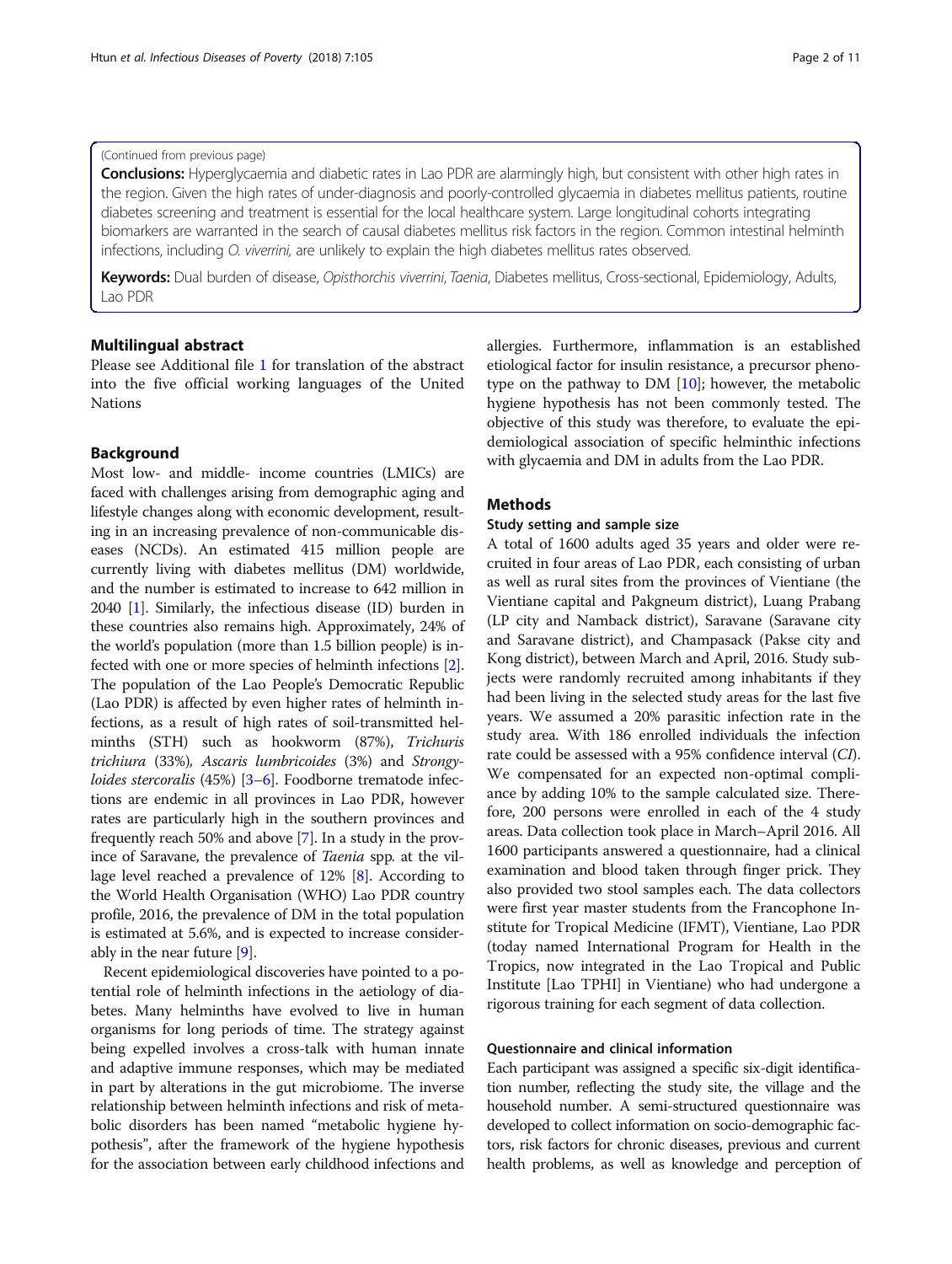diseases of interest for the study. The questionnaire was translated from English to the local language for the interviews.

The clinical examination included a general assessment of the participant's health status, including the measurement of arterial blood pressure, height, weight, waist and hip circumference, as well as haemoglobin and glycated haemoglobin (HbA1c) in capillary blood.

Blood pressure was measured three times over an interval of five minutes between each reading using the Omron M6 AC (Hoofdoorp, Netherlands) upper arm digital blood pressure monitor. Participants were seated for 15 min before the blood pressure assessment and the mid-arm circumference was also measured with the use of an appropriate semi-rigid preformed arm cuff. The mean systolic and diastolic blood pressure readings were noted.

Height was measured using a SECA 206 roll-up measuring tape with wall attachment. (SECA GmbH & Co. KG, Hamburg, Germany) The height was recorded in centimetres with one decimal.

Weight was measured using the non-automatic personal scale, SECA 877 (SECA GmbH & Co. KG, Hamburg, Germany). Participants were asked to take off shoes, coat and heavy clothes before being weighed. The weight was recorded with one decimal.

Waist and hip circumference was measured using the SECA 203 measuring tape (SECA GmbH & Co. KG, Hamburg, Germany). The waist circumference measured was the area between the ribs and iliac crest, and the hip circumference was the maximum circumference between the iliac crest and the crotch. Measurements were recorded in centimetres with one decimal.

Haemoglobin level was measured using the point-of-care anaemia screening, HemoCue Hb 301 System (HemoCue AB, Ängelholm, Sweden). Results were reported to the nearest 0.1 g/L.

Glycated haemoglobin (HbA1c)/DM status assessment: HbA1c values reflect plasma glucose concentration over an eight to 12 weeks period before the measurement. It is a convenient screening test for diabetes as there is no fasting requirement. HbA1c concentration in blood obtained by a finger-prick test was measured using the point-of-care instrument Afinion AS 100 analyser and cartridges (Alere Inc. Waltham, Massachusetts, USA). The cut-offs of the American Diabetes Association [\[11](#page-9-0)] were applied: normal: < 5.7; pre-DM: 5.7–6.4; and DM: ≥6.5. Subjects which self-reported a diagnosis and treatment of DM were classified as DM, irrespective of their HbA1c blood concentration. DM categories were further subdivided into diagnosed and treated DM; diagnosed DM, but untreated DM and undiagnosed DM. Newly diagnosed DM cases with HbA1c levels ≥6.5% were referred to a health clinic or hospital for confirmation of DM.

## Parasitological examination

Two faecal samples were collected consecutively for two days for each participant and fixed in 10% formalin. The fixed samples were sent to the microbiology laboratory at Khon Kaen University, Khon Kaen, Thailand, in which, the formalin ether concentration technique (FECT) was used for helminth diagnosis.

## Data management and analysis

Data was double-entered and subjected to validation checks using EpiData 3.1 (EpiData Association, Odense, Denmark). A complete case analysis (individuals with stool samples, HbA1c results, and complete covariate information) was conducted to investigate the association of explanatory variables (helminths; covariates) with the outcome variable (HbA1c; DM) using STATA 14.1 (StataCorp; College Station, TX, USA). Descriptive statistics of the participants characteristics were reported as frequencies and percentages for categorical variables and means and standard deviations (SD) for continuous variables. The sex-stratified DM categories according to the measured HbA1c concentrations were cross-tabulated with self-reported DM diagnosis and treatment. The helminth infection prevalence was stratified by study sites as well as the type of study area (rural vs urban). The distribution of covariates and helminth infections was presented separately for non-DM (non self-reported DM; normal HbA1c), pre-DM (non self-reported DM; pre-DM HbA1c), and DM groups (self- reported DM diagnosis or diabetic HbA1c). The socio-economic status (SES) of participants was estimated using a household-based asset approach. SES scores were constructed using principle component analysis (PCA). Participants were categorized into three groups; poorest, second poorest and least poorest [\[12\]](#page-9-0). Chi-square  $(\chi^2)$  tests and analysis of variance tests were conducted to investigate the unadjusted association between covariates and DM categories. Linear (outcome HbA1c measurements) and logistic (outcome DM status) regression models with random intercepts of study sites were performed to explore the independent relationship between helminth infections and HbA1c measurements and diabetes, respectively. Participants self-reporting a physician diagnosis of DM and medical DM treatment  $(N = 54)$  were excluded from these regression analyses. The regression models were adjusted for a set of preselected potential confounders (study sites, age, sex, educational level, SES status, alcohol consumption, smoking status, haemoglobin levels, body mass index [BMI] and physical inactivity). A two-sided  $P$  value  $<0.05$ was considered as a statistically significant level.

## Results

Among the 1604 participants, 1528 (95.3%) were considered in the analysis. The observed prevalence of pre-diabetes and diabetes was 37.3% and 22.8%,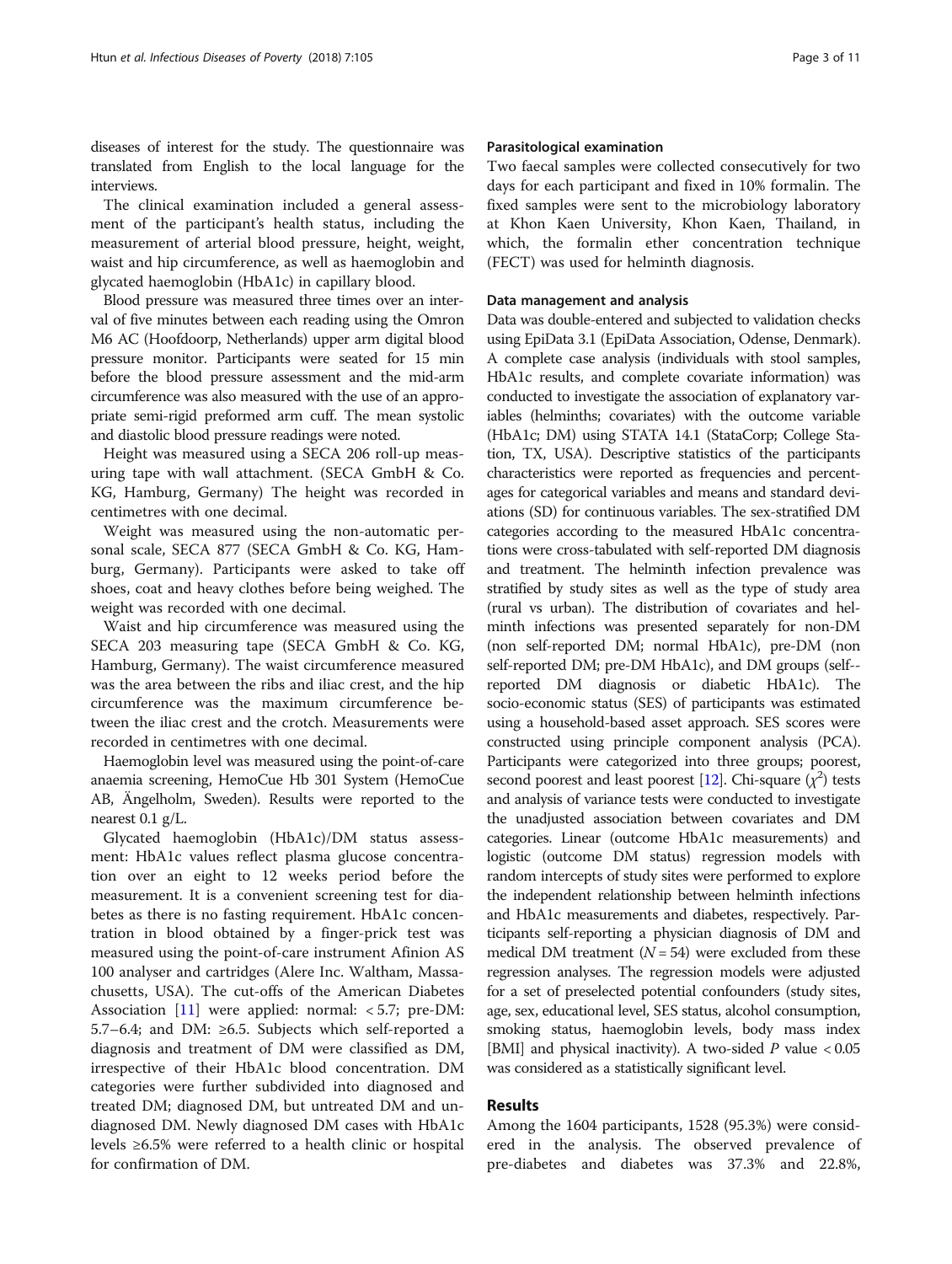respectively (Fig. 1). Table [1](#page-4-0) summarizes the total and sex-stratified distribution of DM and pre-DM according to HbA1c levels, both, for the entire study sample and stratified by self-reported DM diagnosis and treatment. Among the total sample, 614 participants had HbA1c values in the normal range, in which, five self-reported DM; 585 in the pre-DM range, in which, 15 self-reported DM; and 329 in the DM range, in which, 135 self-reported DM. The distribution of DM categories did not differ considerably between males and females. Fifty-six percent ( $n = 194$ ) participants from a total of 349 participants with DM were unaware of their disease (Fig. 1). Among the 155 participants self-reporting a DM diagnosis, only 39% ( $n = 61$ ) reported some kind of treatment, while only  $35\%$   $(n = 54)$  reported intake of physician-prescribed anti-diabetic treatment. In more than 85% of patients with self-reported DM, irrespective of undergoing treatment or not, HbA1c concentrations measured were still in the diabetic range.

Table [2](#page-4-0) shows the prevalence of helminth infections stratified by rural and urban areas as well as by the four study provinces. Helminth infections were more frequent

in rural areas compared to urban areas and in the two southern provinces compared to the two Northern provinces. The two southern provinces in Lao PDR and along the Mekong River (Saravane and Champasack) had overall infection rates of 49% and 44.9%, respectively, mostly due to O. viverrini (43% and 40%, respectively). In fact, O. viverrini was the most frequent trematode followed by minute intestinal flukes and *Paragonimus* spp. with prevalence rates of 30.5%, 6.3% and 0.3%, respectively. The overall nematodes infection rates were 7.7% including hookworm (4.8%), S. stercoralis (2.6%), T. trichiura (0.5%) and A. lumbricoides (0.3%), respectively. We also found an infection rate of 2.2% for Taenia spp.

Table [3](#page-5-0) compares the characteristic of participants and helminth infection rates across DM status categories, defined by the combination of self-reported DM and HbA1c concentration. The mean age of participants was 54.9 years (SD: 12.0 years, range: 35–95 years), 70% were women, 50% lived in rural settings, 94% belonged to the Lao ethnic group, 16% were illiterate and 31% belonged to the poorest category. With regard to lifestyle factors, 32% reported to be ever smokers, 48% to be ever alcohol

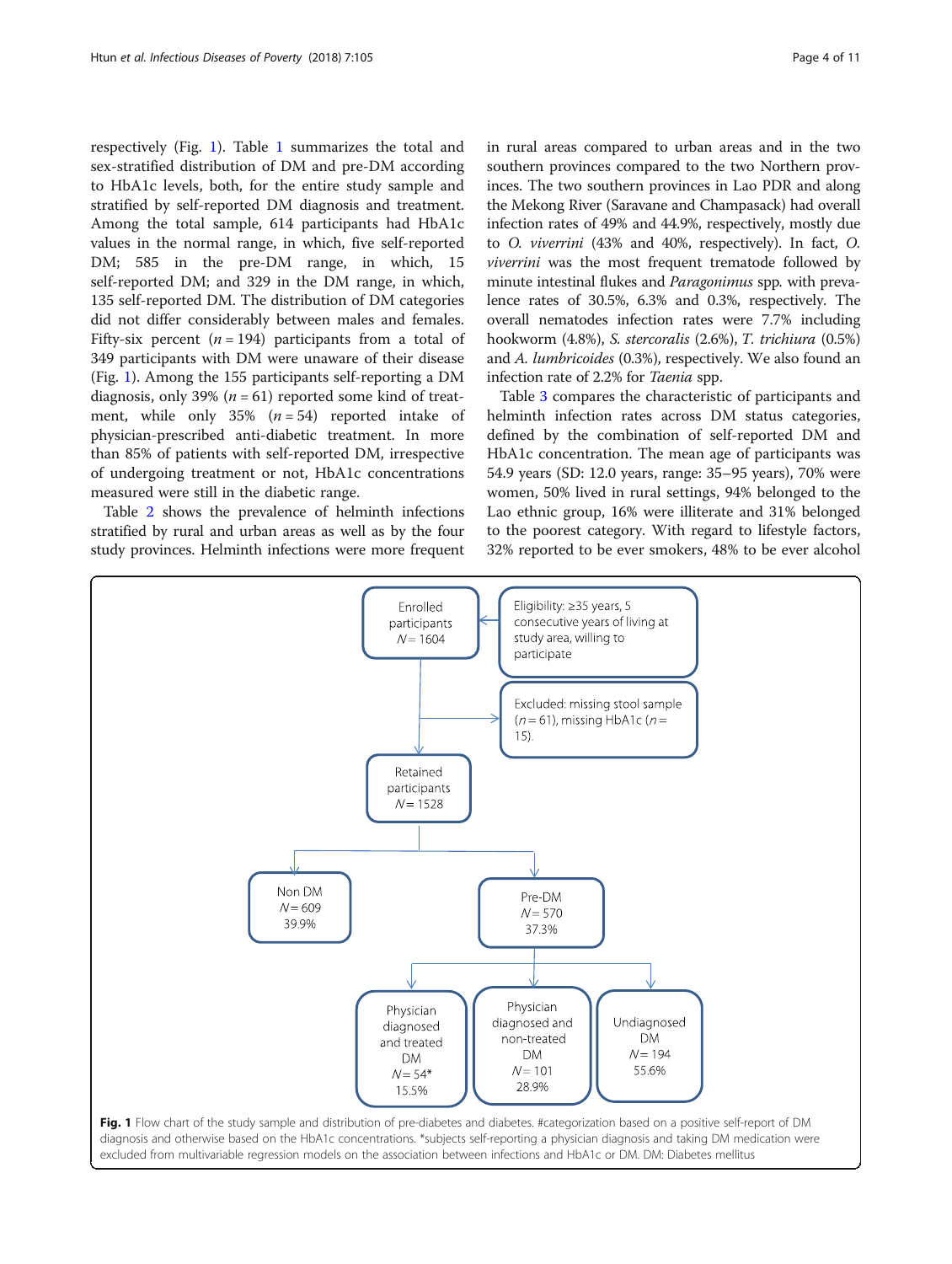<span id="page-4-0"></span>Table 1 Diabetes status according to HbA1c measurements, stratified by sex, self-reported diabetes diagnosis and treatment status

| DM category according<br>to HbA1c level <sup>a</sup>                                          | Total<br>N(% | Male<br>N(% | Female<br>N(% |  |  |  |
|-----------------------------------------------------------------------------------------------|--------------|-------------|---------------|--|--|--|
| All study participants ( $N = 1528$ )                                                         |              |             |               |  |  |  |
| Normal                                                                                        | 614 (40.2)   | 183 (40.9)  | 431 (39.9)    |  |  |  |
| Pre-DM                                                                                        | 585 (38.3)   | 165 (36.8)  | 420 (38.9)    |  |  |  |
| DM                                                                                            | 329 (21.5)   | 100(22.3)   | 229 (21.2)    |  |  |  |
| Mean (Standard Deviation)                                                                     | 6.4(1.9)     | 6.4(1.9)    | 6.4(1.9)      |  |  |  |
| Self-reported DM cases ( $N = 155$ )                                                          |              |             |               |  |  |  |
| Normal                                                                                        | 5(3.2)       | 3(6.1)      | 2(1.9)        |  |  |  |
| Pre-DM                                                                                        | 15 (9.7)     | 3(6.1)      | 12(11.3)      |  |  |  |
| <b>DM</b>                                                                                     | 135 (87.1)   | 43 (87.7)   | 92 (86.8)     |  |  |  |
| Self-reported DM cases with any treatment ( $N = 61$ )                                        |              |             |               |  |  |  |
| Pre-DM                                                                                        | 8(13.1)      | 0(0)        | 8(17.0)       |  |  |  |
| <b>DM</b>                                                                                     | 53 (86.9)    | 14 (100)    | 39 (83.0)     |  |  |  |
| Self-reported DM cases with a physician diagnosis and currently taking<br>DM drugs $(N = 54)$ |              |             |               |  |  |  |

| Pre-DM | 7(13.2)   | (0)(0)   | 7(17.1)   |
|--------|-----------|----------|-----------|
| DМ     | 46 (86.8) | 12 (100) | 34 (82.9) |

<sup>a</sup>According to cut-offs of the American Diabetes Association [[11](#page-9-0)]: Normal: < 5.7; Pre-DM: 5.7–6.4; DM: ≥6.5

DM, Diabetes mellitus, HbA1c Glycated haemoglobin

drinkers and 19% to be physically inactive. The mean waist circumference was 82.8 cm in men and 80.7 cm in women (recommended cut-off points for Asians: 90 cm in men and 80 cm in women) [[13](#page-10-0)]. The mean Hb concentration was 131.3 mg/dl in men and 119.1 mg/dl in women (WHO cut-off points for non-anaemic Hb values are ≥130 g/L (male); ≥110 g/L (female)). As expected, participants with DM were more likely to be older, to be of higher socio-economic status and to score higher on the anthropometric parameters including BMI, waist circumference, hip circumference and waist-hip ratio. Participants without diabetes exhibited the highest overall infection, with trematode and O. viverrini among this unadjusted comparison, whereas there was a tendency for Taenia spp. to be more common in subjects with DM.

Table [4](#page-6-0) shows the independent associations of infection groups and single infections with HbA1c in the study population after exclusion of subjects with physician-diagnosed and treated DM. Results are presented with and without adjustment for BMI and physical inactivity, which may in part be mediators of the association between helminth infections and HbA1c. Positive associations between Taenia spp. infections and HbA1c were observed, in both, models containing infection groups of single infections and models with and without adjustment for BMI and physical activity (largest effect estimate in model of infections groups and

Table 2 Prevalence (N, prevalence) of helminth infections in the study area

| Helminth infections       | Total<br>$(N = 1528)$ | Rural<br>$(n = 766)$ | Urban<br>$(n = 762)$    | Northern Province<br>Vientiane <sup>a</sup><br>$(n = 378)$ | Northern Province<br>Luang Prabang <sup>a</sup><br>$(n = 363)$ | Southern Province<br>Saravane <sup>a</sup><br>$(n = 396)$ | Southern Province<br>Champasack <sup>a</sup><br>$(n = 391)$ |
|---------------------------|-----------------------|----------------------|-------------------------|------------------------------------------------------------|----------------------------------------------------------------|-----------------------------------------------------------|-------------------------------------------------------------|
| Any infection             | 539                   | 332                  | 207                     | 113                                                        | 58                                                             | 193                                                       | 175                                                         |
|                           | (35.3)                | (43.3)               | (27.2)                  | (29.9)                                                     | (16.0)                                                         | (48.7)                                                    | (44.8)                                                      |
| Any trematode infection   | 473                   | 286                  | 187                     | 108                                                        | 34                                                             | 174                                                       | 157                                                         |
|                           | (31.0)                | (37.3)               | (24.5)                  | (28.6)                                                     | (9.4)                                                          | (43.9)                                                    | (40.2)                                                      |
| Opisthorchis viverrini    | 466                   | 282                  | 184                     | 106                                                        | 33                                                             | 171                                                       | 156                                                         |
|                           | (30.5)                | (36.8)               | (24.1)                  | (28.0)                                                     | (9.1)                                                          | (43.2)                                                    | (39.9)                                                      |
| Minute intestinal flukes  | 96                    | 71                   | 25                      | 8                                                          | 0                                                              | 45                                                        | 43                                                          |
|                           | (6.3)                 | (9.3)                | (3.3)                   | (2.1)                                                      | (0)                                                            | (11.4)                                                    | (11.0)                                                      |
| Paragonimus spp.          | 4<br>(0.3)            | 2<br>(0.3)           | $\overline{2}$<br>(0.3) | (0.3)                                                      | 1<br>(0.3)                                                     | (0.3)                                                     | (0.3)                                                       |
| Any nematode infection    | 117                   | 87                   | 30                      | 5                                                          | 26                                                             | 52                                                        | 34                                                          |
|                           | (7.7)                 | (11.4)               | (3.9)                   | (1.3)                                                      | (7.2)                                                          | (13.1)                                                    | (8.7)                                                       |
| Hookworm                  | 73                    | 55                   | 18                      | $\overline{2}$                                             | 10                                                             | 44                                                        | 17                                                          |
|                           | (4.8)                 | (7.2)                | (2.4)                   | (0.5)                                                      | (2.8)                                                          | (11.1)                                                    | (4.4)                                                       |
| Strongyloides stercoralis | 40                    | 28                   | 12                      | $\overline{2}$                                             | 12                                                             | 9                                                         | 17                                                          |
|                           | (2.6)                 | (3.7)                | (1.6)                   | (0.5)                                                      | (3.3)                                                          | (2.3)                                                     | (4.3)                                                       |
| Ascaris lumbricoides      | 4<br>(0.3)            | 4<br>(0.5)           | $\circ$<br>(0.0)        | (0.3)                                                      | 3<br>(0.8)                                                     | $\circ$<br>(0)                                            | 0<br>(0)                                                    |
| Trichuris trichiura       | 7<br>(0.5)            | 5<br>(0.7)           | $\overline{2}$<br>(0.3) | $\circ$<br>(0.0)                                           | 4<br>(1.1)                                                     | $\mathbf{2}^{\prime}$<br>(0.5)                            | (0.3)                                                       |
| Cestodes (Taenia spp.)    | 34                    | 25                   | 9                       | 12                                                         | 3                                                              | 13                                                        | 6                                                           |
|                           | (2.2)                 | (3.3)                | (1.2)                   | (3.2)                                                      | (0.8)                                                          | (3.3)                                                     | (1.5)                                                       |

<sup>a</sup>in each province participants from urban and rural sites were recruited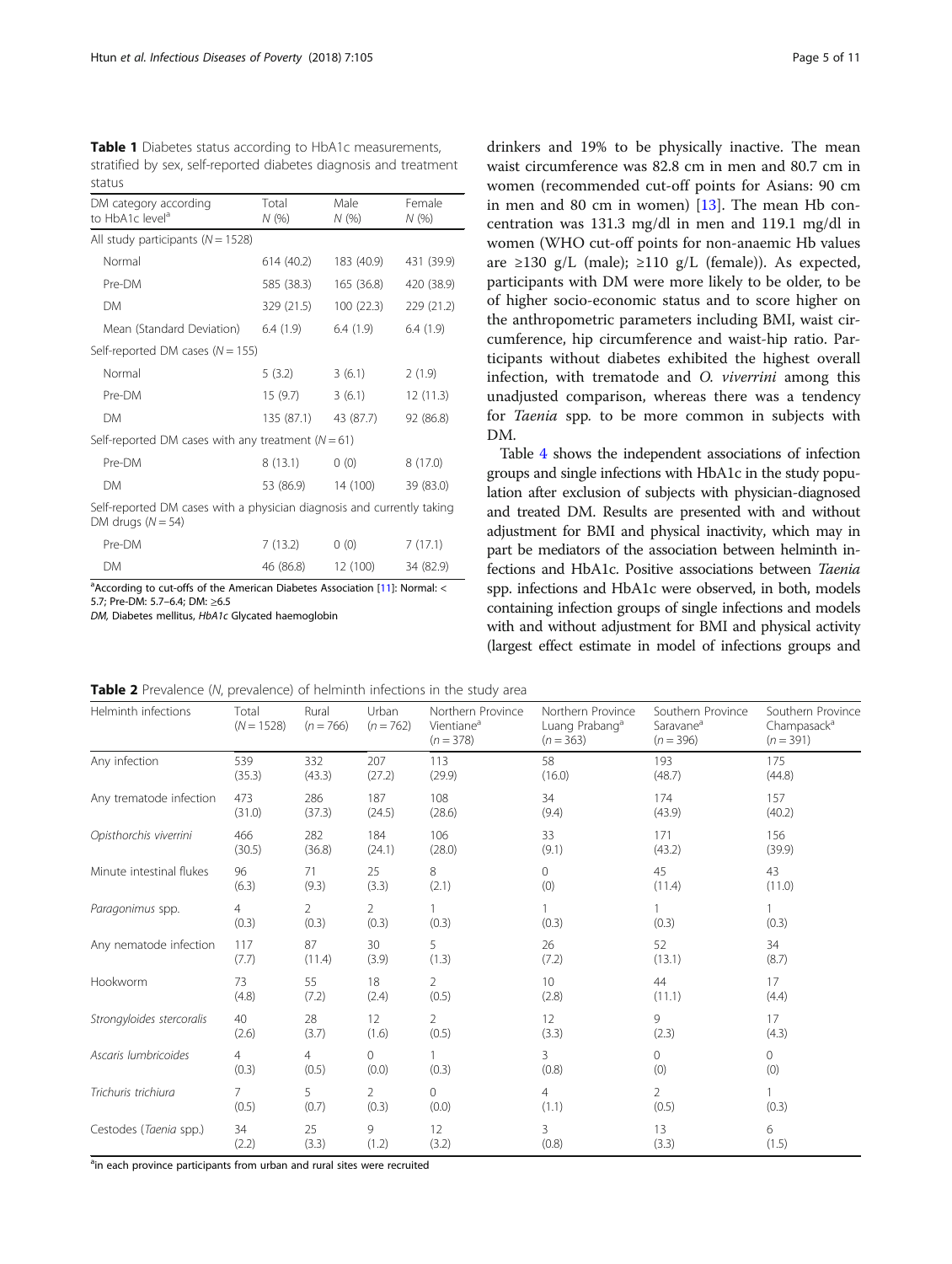<span id="page-5-0"></span>

|  | <b>Table 3</b> Participants characteristics according to DM categories ( $N = 1528$ ) |  |  |  |
|--|---------------------------------------------------------------------------------------|--|--|--|
|  |                                                                                       |  |  |  |

| Covariates                         | Total       |                      | Categories of DM (N, %) <sup>a</sup> |                          |         |  |
|------------------------------------|-------------|----------------------|--------------------------------------|--------------------------|---------|--|
|                                    | (N, %)      | No DM<br>$(n = 609)$ | Pre-DM<br>$(n = 570)$                | <b>DM</b><br>$(n = 349)$ |         |  |
| Age                                |             |                      |                                      |                          | < 0.001 |  |
| 35-49 years                        | 535(35.0)   | 303(49.7)            | 163(28.6)                            | 69(19.8)                 |         |  |
| 50-60 years                        | 534(34.9)   | 177(29.1)            | 199(34.9)                            | 158(45.3)                |         |  |
| $61-95$ years                      | 459(30.1)   | 129(21.2)            | 208(36.5)                            | 122(34.9)                |         |  |
| Mean, SD                           | 54.9(12.0)  |                      |                                      |                          |         |  |
| Female (%)                         | 1080(70.7)  | 429(70.4)            | 408(71.6)                            | 243(69.6)                | 0.83    |  |
| Rural (%)                          | 766(50.1)   | 322(52.9)            | 276(48.4)                            | 168(48.1)                | 0.12    |  |
| Ethnicity (Lao)                    | 1438(94.1)  | 564(92.6)            | 540(94.7)                            | 334(95.7)                | 0.59    |  |
| Education                          |             |                      |                                      |                          | 0.05    |  |
| Illiterate                         | 247(16.2)   | 80(13.1)             | 105(18.4)                            | 62(17.8)                 |         |  |
| Primary level                      | 719(47.0)   | 286(47.0)            | 270(47.4)                            | 163(46.7)                |         |  |
| Secondary level                    | 562(36.8)   | 243(39.9)            | 195(34.2)                            | 124(35.5)                |         |  |
| Socio-economic status              |             |                      |                                      |                          | 0.002   |  |
| Poorest                            | 505(33.1)   | 219(36.0)            | 199(34.9)                            | 87(24.9)                 |         |  |
| Second least poorest               | 514(33.6)   | 208(34.1)            | 186(32.6)                            | 120(34.4)                |         |  |
| Least poorest                      | 509(33.3)   | 182(29.9)            | 185(32.5)                            | 142(40.7)                |         |  |
| Ever smokers                       | 491(32.1)   | 196(32.2)            | 177(31.1)                            | 118(33.8)                | 0.64    |  |
| Ever alcohol drinkers              | 733(48.0)   | 354(58.1)            | 244(42.8)                            | 135(38.7)                | < 0.001 |  |
| No physical activity               | 288(18.8)   | 112(18.4)            | 122(21.4)                            | 54(15.5)                 | 0.13    |  |
| Weight (kg; mean, SD)              | 58.1(11.9)  | 55.6(11.0)           | 58.3(11.8)                           | 61.9(12.5)               | < 0.001 |  |
| Height (cm; mean, SD)              | 153.6(7.2)  | 153.8(7.1)           | 153.0(7.1)                           | 154.0(7.4)               | 0.08    |  |
| BMI (kg/m <sup>2</sup> ; mean, SD) | 24.6(4.5)   | 23.5(4.1)            | 24.8(4.5)                            | 26.0(4.5)                | < 0.001 |  |
| Hip circumference (cm; mean, SD)   | 93.2(10.0)  | 91.0(9.7)            | 94.1(10.0)                           | 95.8(9.7)                | < 0.001 |  |
| Waist circumference(cm; mean, SD)  | 81.2(11.8)  | 77.4(10.8)           | 82.3(11.7)                           | 86.5(11.2)               | 0.12    |  |
| Waist-hip ratio (mean, SD)         | 0.87(0.07)  | 0.85(0.06)           | 0.87(0.06)                           | 0.90(0.06)               | < 0.001 |  |
| Hb concentration (mg/dl; mean, SD) | 122.7(17.8) | 122(18)              | 123(18)                              | 125(18)                  | 0.04    |  |
| Helminth infections                |             |                      |                                      |                          |         |  |
| Any infection                      | 513(33.6)   | 224(36.8)            | 189(33.2)                            | 100(28.7)                | 0.04    |  |
| Any trematode infection            | 473(31.0)   | 211(34.6)            | 175(30.7)                            | 87(24.9)                 | 0.03    |  |
| Opisthorchis viverrini             | 466(30.5)   | 207(34.0)            | 169(29.6)                            | 90(25.8)                 | 0.03    |  |
| Minute intestinal flukes           | 96(6.3)     | 37(6.1)              | 41(7.2)                              | 18(5.2)                  | 0.62    |  |
| Paragonimus spp.                   | 4(0.3)      | 1(0.2)               | 2(0.3)                               | 1(0.3)                   | 0.82    |  |
| Any nematode infection             | 117(7.7)    | 51(8.4)              | 49(8.4)                              | 17(4.9)                  | 0.16    |  |
| Hookworm                           | 73(4.8)     | 34(5.6)              | 25(4.4)                              | 14(4.0)                  | 0.23    |  |
| Strongyloides stercoralis          | 40(2.6)     | 13(2.1)              | 21(3.7)                              | 6(1.7)                   | 0.15    |  |
| Ascaris lumbricoides               | 4(0.3)      | 2(0.3)               | 2(0.3)                               | O(0.0)                   | 0.56    |  |
| Trichuris trichiura                | 7(0.5)      | 4(0.7)               | 3(0.5)                               | O(0.0)                   | 0.34    |  |
| Cestodes/Taenia spp.               | 34(2.2)     | 10(1.6)              | 11(1.9)                              | 13(3.7)                  | 0.08    |  |

\* P-value comparing the distribution of the respective factor between DM categories<br><sup>a</sup>categorization based on a positive self-report of DM diagnosis and otherwise based on the HbA1c concentrations

DM Diabetes mellitus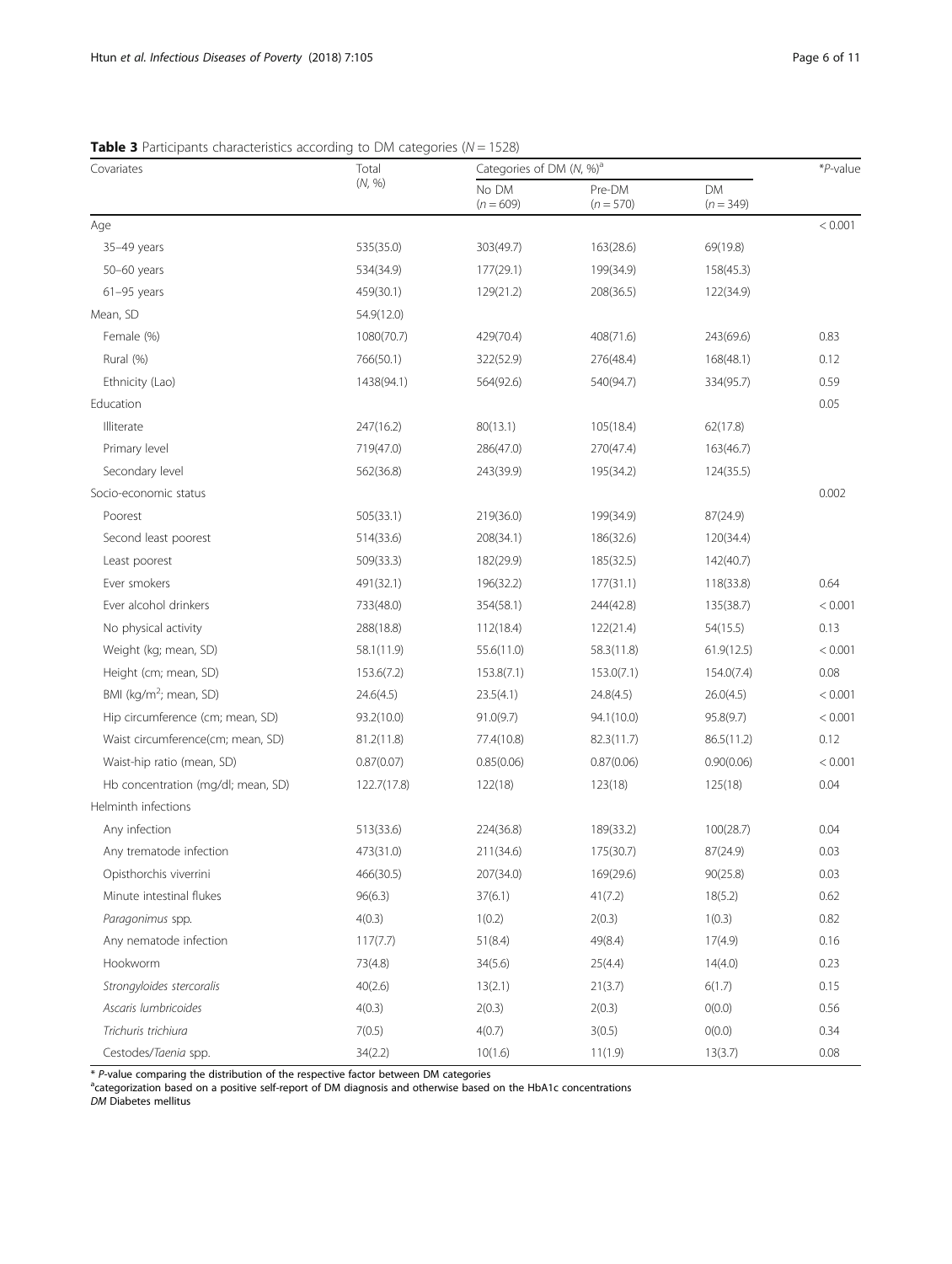<span id="page-6-0"></span>Table 4 Independent association of single infections and infection groups with HbA1c in all participants<sup>a</sup>

| Infections                                                | Adjusted for other infections, study site, age, sex, SES status, education status,<br>smoking status, alcohol consumption and haemoglobin level | Additionally adjusted for BMI and<br>physical inactivity |           |                  |
|-----------------------------------------------------------|-------------------------------------------------------------------------------------------------------------------------------------------------|----------------------------------------------------------|-----------|------------------|
|                                                           |                                                                                                                                                 | 95% CI                                                   |           | 95% CI           |
| Grouped infections <sup>b</sup> ( $N = 1474$ )            |                                                                                                                                                 |                                                          |           |                  |
| Nematodes                                                 | $-0.040$                                                                                                                                        | $-0.081 - 0.002$                                         | $-0.035$  | $-0.076 - 0.006$ |
| Trematodes                                                | $-0.003$                                                                                                                                        | $-0.027 - 0.021$                                         | $-0.0003$ | $-0.023 - 0.024$ |
| Cestodes<br>Taenia spp.                                   | $0.037 - 0.188$<br>0.112                                                                                                                        |                                                          | 0.117     | $0.042 - 0.200$  |
| Single infection <sup>c</sup> ( $N = 1466$ ) <sup>d</sup> |                                                                                                                                                 |                                                          |           |                  |
| Hookworm                                                  | $-0.030$                                                                                                                                        | $-0.083 - 0.021$                                         | $-0.025$  | $-0.076 - 0.027$ |
| Opisthorchis viverrini                                    | $-0.009$                                                                                                                                        | $-0.035 - 0.017$                                         | $-0.002$  | $-0.025 - 0.022$ |
| Minute intestinal flukes 0.021                            |                                                                                                                                                 | $-0.028 - 0.069$                                         | 0.011     | $-0.034 - 0.056$ |
| Strongyloides stercoralis -0.043                          |                                                                                                                                                 | $-0.128 - 0.014$                                         | $-0.046$  | $-0.116 - 0.024$ |
| Trichuris trichiura                                       | $-0.043$                                                                                                                                        | $-0.202 - 0.115$                                         | $-0.063$  | $-0.220 - 0.094$ |
| Taenia spp.                                               | 0.114                                                                                                                                           | $0.039 - 0.190$                                          | 0.116     | $0.042 - 0.192$  |

<sup>a</sup>Participants excluding participants self-reporting a physician-diagnosis of DM and intake of DM medication

bModel including infection groups nematodes (yes vs no), trematode infection (yes vs. no), and cestodes (yes vs no)

c Model including single infections hookworm (yes vs no), O. viverrini (yes vs no), minute intestinal flukes (yes vs no), Strongyloides stercoralis (yes vs no), Trichuris trichiura (yes vs no) and Taenia spp./cestodes (yes vs no)

<sup>d</sup>Subjects with other rare types of infections were excluded from this analysis

CI: Confidence interval

adjusting for BMI and physical activity:  $β = 0.117$ ; 95% *CI*: 0.042–0.200). Interestingly, this positive association seems to be driven by an association with HbA1c in the diabetic range. In healthy subjects without pre-DM or DM, we found an inverse relationship between Taenia spp. and HbA1c measurements (β = - 0.049; 95% CI: -0.075-0.022) (Additional file [2](#page-9-0)). No association of HbA1c with any other infection or infection group was observed.

Table [5](#page-7-0) shows the independent associations of single helminth infections with DM compared to non-DM after excluding subjects with a self-reported physician diagnosis of DM and intake of DM medication, and leaving the pre-DM category out. Results are again presented with and without adjustment for BMI and physical inactivity. Consistent with our findings on the infection-HbA1c associations, we found that having a Cestode infection, but not any other infections was associated with an increased risk of DM (Adjusted  $OR = 2.98$ , 95% *CI*: 1.10–8.05). The independent association of other factors with DM risk in the expected directions validate the assessment of DM and HbA1c: age (OR = 1.05, 95% CI: 1.04–1.08), being male (OR = 1.42, 95% CI: 0.89–2.00), highest socio-economic status (OR = 1.70, 95% CI: 1.08–2.67), ever smoker  $(OR = 1.89, 95\% \, CI: 1.22 - 2.92)$ , and exhibiting high Hb concentration  $(OR = 1.02, 95\% \, CI: 1.15-1.25)$ , and high BMI (OR = 1.20, 95% CI: 1.15–1.25). Interestingly, self-reported alcohol consumption (OR = 0.54, 95% CI: 0.38–0.76) was inversely associated with DM risk. These results did not substantially change when pre-DM and DM were jointly compared to the pre-DM or DM group (Additional file [3\)](#page-9-0).

## **Discussion**

We found alarmingly high rates of DM and pre-DM in this adult study population in Lao PDR. Local populationbased HbA1c findings for comparison are not available in Lao PDR, however, the prevalence found in this study is consistent and comparable to that of the province of Guangdong, an economically well-developed and urbanized area in Southern China, in which the prevalence is 22% [\[14\]](#page-10-0). The study in China estimated the diabetes prevalence based on a combination of self-reported DM, HbA1c measured in capillary finger-prick blood as well as venous blood fasting glucose and glucose tolerance testing. This suggests that the observed DM prevalence in Lao PDR, may even be higher than reported here as adding glucose to the DM screening tests results in the identification of additional cases [\[14,](#page-10-0) [15\]](#page-10-0). The high pre-DM and DM rates with a tendency for earlier onset in Asian populations remain partly unexplained [[16](#page-10-0)]. According to the results of this current study common helminth infections in Lao PDR may not explain the high DM and pre-DM prevalences.

The current findings on the prevalence and distribution of helminth infections are consistent with previous studies in Lao PDR. Multiple helminth infections of different trematode, nematodes and cestode species were also common as documented in previous literature [\[17](#page-10-0)–[20](#page-10-0)]. The high prevalence rates of the trematode infection, particularly with *O. viverrini*, is consistent with previous studies [[21](#page-10-0)]. Minute intestinal flukes and hookworm were also very frequently diagnosed. These helminths are generally more common in Lao PDR and the Mekong sub-region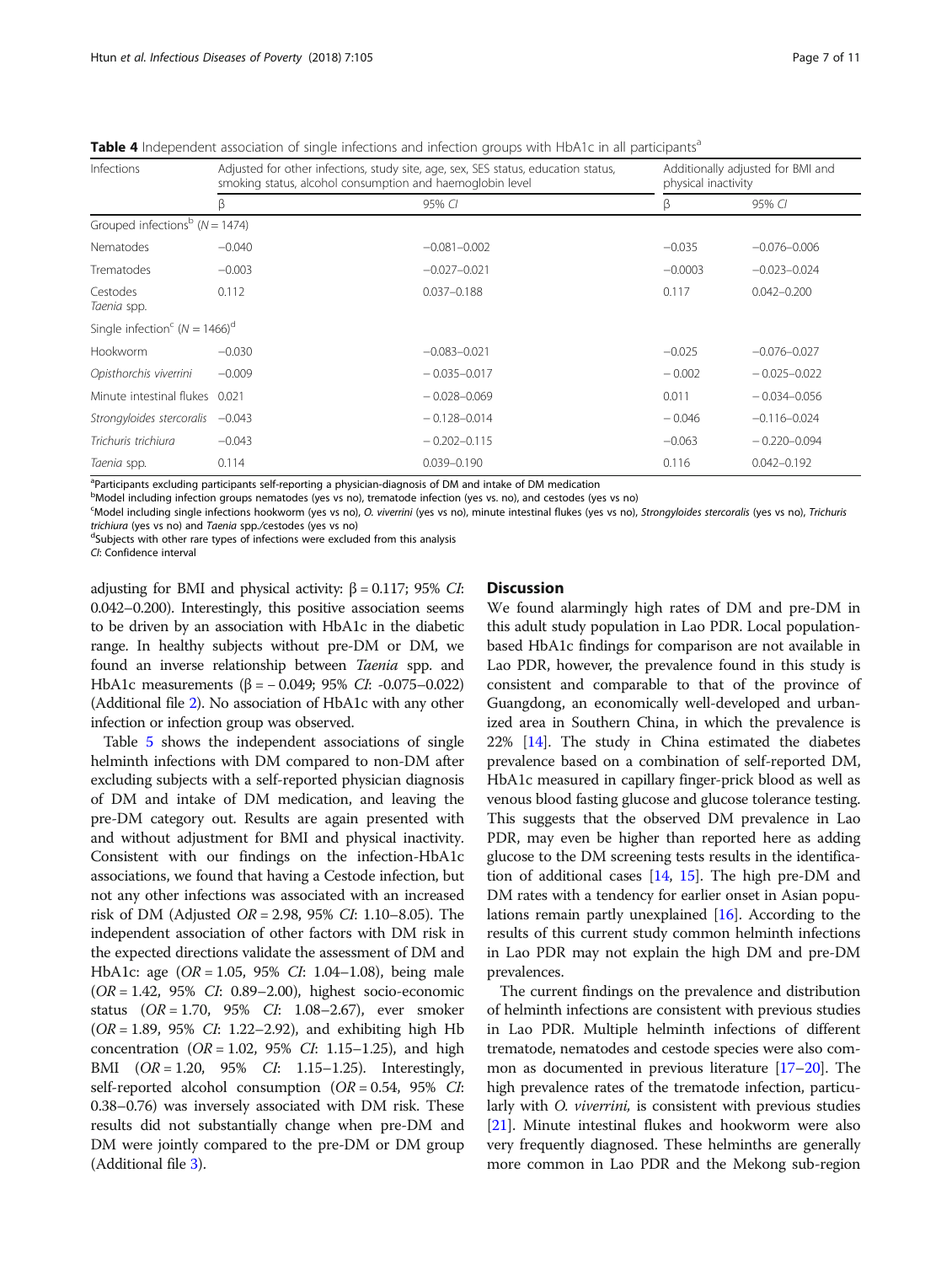| DM status compared to Normal <sup>b</sup>   | OR <sup>c</sup> | 95% CI            | $P$ -value               | OR <sup>d</sup> | 95% CI        | P-value |
|---------------------------------------------|-----------------|-------------------|--------------------------|-----------------|---------------|---------|
| Hookworm                                    | 0.79            | $0.36 - 1.72$     | 0.56                     | 0.94            | $0.42 - 2.10$ | 0.88    |
| Opisthorchis viverrini                      | 0.76            | $0.52 - 1.10$     | 0.15                     | 0.87            | $0.58 - 1.28$ | 0.46    |
| Minute intestinal flukes                    | 1.38            | $0.68 - 2.78$     | 0.37                     | 1.20            | $0.57 - 2.52$ | 0.63    |
| Strongyloides stercoralis                   | 0.65            | $0.19 - 2.30$     | 0.51                     | 0.65            | $0.15 - 2.72$ | 0.55    |
| Trichuris trichiura                         | 1.00            | Omitted           |                          | 1.00            | Omitted       |         |
| Taenia spp.                                 | 2.59            | $0.98 - 6.87$     | 0.06                     | 2.98            | $1.10 - 8.05$ | 0.03    |
| Study sites(Vientiane as reference)         |                 |                   |                          |                 |               |         |
| Lung Prabang                                | 0.75            | $0.47 - 1.20$     | 0.24                     | 0.80            | $0.48 - 1.31$ | 0.37    |
| Saravane                                    | 0.74            | $0.47 - 1.28$     | 0.32                     | 0.89            | $0.52 - 1.51$ | 0.66    |
| Champasack                                  | 0.76            | $0.48 - 1.20$     | 0.24                     | 0.85            | $0.52 - 1.39$ | 0.53    |
| Socio-economic status(Poorest as reference) |                 |                   |                          |                 |               |         |
| Second least poorest                        | 1.51            | $1.00 - 2.27$     | 0.04                     | 1.30            | $0.84 - 1.99$ | 0.24    |
| Least poorest                               | 2.16            | $1.42 - 3.31$     | < 0.001                  | 1.70            | $1.08 - 2.67$ | 0.02    |
| Age                                         | 1.05            | $1.04 - 1.07$     | < 0.001                  | 1.05            | $1.04 - 1.08$ | < 0.001 |
| Gender (Male)                               | 1.64            | $1.05 - 2.56$     | 0.03                     | 1.42            | $0.89 - 2.27$ | 0.14    |
| Education(Illiterate as reference)          |                 |                   |                          |                 |               |         |
| Primary                                     | 0.92            | $0.57 - 1.47$     | 0.72                     | 0.71            | $0.43 - 1.18$ | 0.19    |
| Secondary                                   | 0.85            | $0.49 - 1.45$     | 0.55                     | 0.69            | $0.39 - 1.21$ | 0.20    |
| Ever smokers                                | 1.53            | $1.01 - 2.32$     | 0.04                     | 1.89            | $1.22 - 2.92$ | 0.004   |
| Ever alcohol drinkers                       | 0.54            | $0.38 - 0.76$     | < 0.001                  | 0.48            | $0.33 - 1.03$ | < 0.001 |
| Hb concentration                            | 1.02            | $1.01 - 1.03$     | < 0.001                  | 1.02            | $1.01 - 1.03$ | 0.002   |
| $+$ BMI                                     |                 |                   |                          | 1.20            | $1.15 - 1.25$ | < 0.001 |
| + Physical activity                         |                 | $\qquad \qquad -$ | $\overline{\phantom{0}}$ | 1.19            | $0.76 - 1.87$ | 0.45    |

<span id="page-7-0"></span>Table 5 Independent association of single infections with DM compared to non-DM, with and without adjustment for BMI and physical inactivity in all participants ( $N = 892<sup>a</sup>$ )

<sup>a</sup>Subjects with pre-DM and participants self-reporting a physician diagnosis of DM and intake of DM medication and with other rare types of infections were excluded from this analysis

<sup>b</sup>Categorization based on a positive self-report of DM diagnosis and otherwise based on the HbA1c concentrations

c Mutually adjusted for variables listed

<sup>d</sup>Additionally adjusted for BMI and physical inactivity

CI Confidence interval, OR Odd ratio, BMI Body mass index, DM Diabetes mellitus

[[19](#page-10-0), [22](#page-10-0)]. In our study we found 2.2% participants infected with *Taenia* spp., which is in general a rather high rate but comparable to previous observations from our team [[23](#page-10-0)]. The national deworming program from the Ministry of Health implements biannual treatment of soil-transmitted helminths in school-children in collaboration with the ministry of education. In recent years, several rounds of mass-treatment were conducted with praziquantel in selected districts of Southern Lao PDR. While these control measures have had a considerable impact on the infection rates of soil-transmitted helminths, the prevalence of liver fluke infections were not reduced.

We have previously reported highly prevalent liver pathologies in rural Lao PDR, as documented by an ultrasound-based study in Saravane province, one of the current study areas [[24](#page-10-0)]. We associated severe liver morbidity with *O. viverrini* [[21](#page-10-0)], known to be a main risk factor for cholangiocarcinoma [\[25,](#page-10-0) [26](#page-10-0)]. The absence of an association between O. viverrini infection and DM risk, suggests

that O. viverrini related liver pathology may not contribute to DM development and the high rate of hyperglycaemia. In contrast, fatty liver disease, especially non-alcoholic fatty liver disease, is viewed as hepatic manifestation of the metabolic syndrome, is associated with insulin resistance, and was previously found to be an independent predictor of incident type 2 DM [\[27\]](#page-10-0), due to chronic inflammation of the liver or hepatokine secretion. Fatty liver disease and O. viverrini associated liver pathology are different entities, which can in principle be differentiated by ultrasound, but the histological examination of liver biopsies remains the diagnostic gold standard. The independent and combined effects of O. viverrini infections, associated liver pathologies and fatty liver disease on incident DM need further investigation as the interactions are likely complex and possible in opposite directions. Future studies should also consider O. viverrini related modifications of the gut microbiome given the strong evidence for its relation to type 2 DM [\[28,](#page-10-0) [29\]](#page-10-0).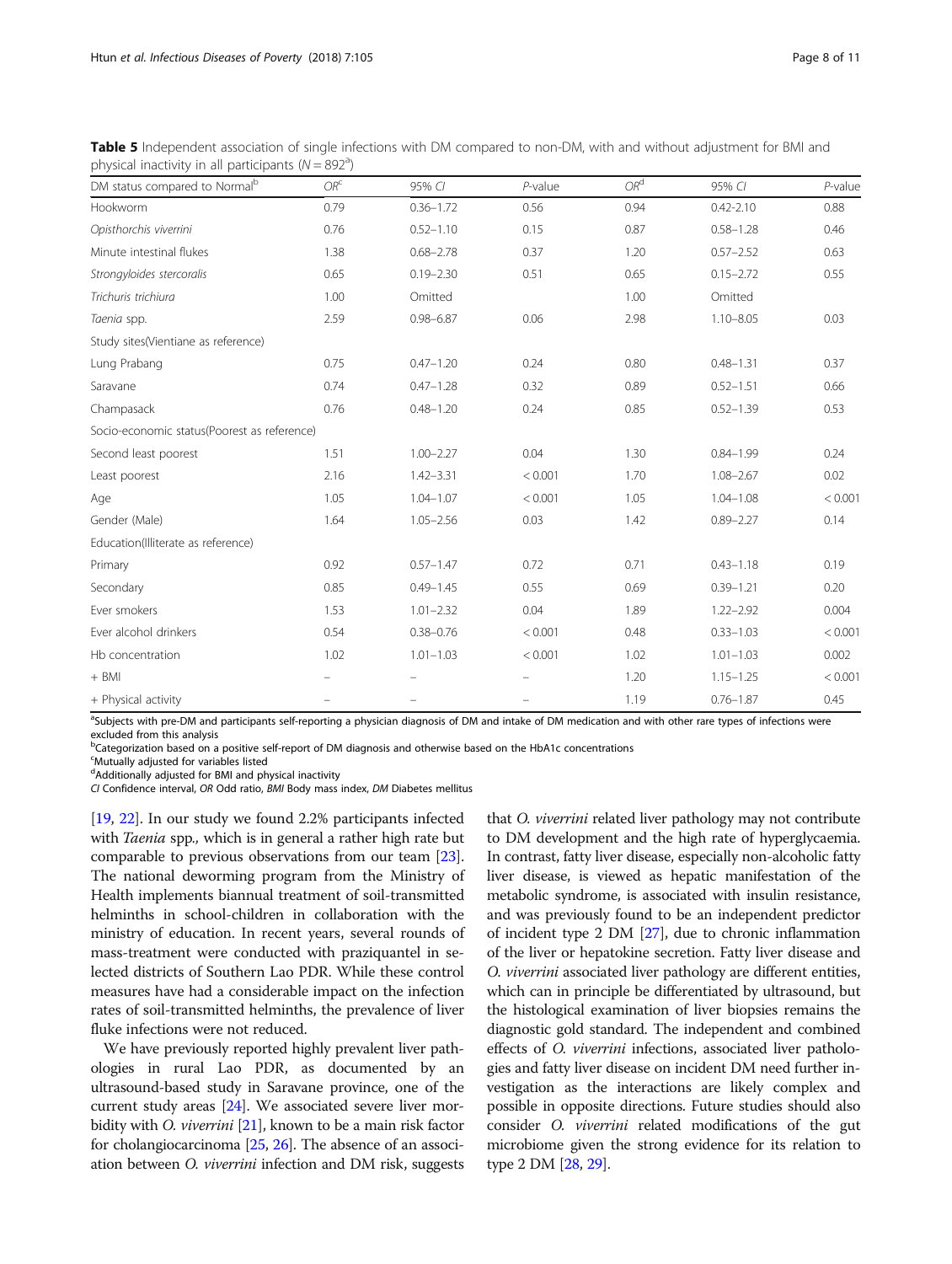Both HbA1c and DM status were positively associated with *Taenia* spp. infection. Taeniasis is an intestinal parasitic infection and is acquired by the consumption of raw or undercooked meat (pork or beef) [\[30\]](#page-10-0). It is common in developing countries of Latin America, Asia, and Africa, and associated with poor hygienic and sanitary conditions (inadequate use of latrines or open-air defecation, traditional pig farming, lack of regulation on meat inspection and inadequate water supply) [\[30\]](#page-10-0). Taenia spp. infection is listed as one of the 17 neglected zoonotic diseases by WHO, which can be preventable and treatable. Individuals with intestinal *Taenia* infection are usually asymptomatic. T. solium is the cause of cysticercosis if parasite eggs are faecal-orally acquired. Cysticercosis may lead to a severe disease, particularly if the central neural system (neurocysticercosis) is affected [[31](#page-10-0)]. There was no diagnosis of cysticercosisin our study sample.. All taeniasis patients in our study had a history of raw meat consumption (92% beef and 32% pork). People infected came mostly from rural areas of Vientiane and Saravane provinces. Co-infections with other helminths were also detected in half of Taenia sp. infected individuals, mostly with O. viverrini and/or minute intestinal flukes, hookworm and S. stercoralis. One study examining the effect of immune modulation induced by Taenia crassiceps infection on the outcome of multiple low dose of Streptozotocin-induced diabetes (MLDS) reported that T. crassiceps infection might protect against MLDS, irrespective of the host's genetic background. To the best of our knowledge, this is the first study to report an association between Taenia sp. infection and DM as well as HbA1c.

A limited number of studies have started to explore the interrelation between helminth infections and diabetes. Endemic helminth infections are thought and in part shown to affect insulin sensitivity and resistance through immune-modulating properties and by reducing energy intake and altering energy balance [\[32\]](#page-10-0). Yet, epidemiological evidence remains poor, and inconsistent, and points to infection-specific associations with DM. Some previous studies have reported a negative association between soil-transmitted helminth infections and insulin resistance [[33](#page-10-0)], between filarial infection and type 1 and type 2 DM [[34](#page-10-0)], and between Schistosoma japonicum infections and type 2 DM [\[35\]](#page-10-0). An infection with S. *stercoralis* was found positively associated with severe DM [[36](#page-10-0)]. We reported a positive association of H. pylori infections with HbA1c in school children from poor neighbourhoods in South Africa, but neither a cross-sectional association with other common helminth infections nor a change in HbA1c as a result of anti-helminthic treatment [\[37\]](#page-10-0). It has been shown that socioeconomic, environmental and behavioural factors influence the prevalence and intensity of helminth infections and could therefore, in part, be confounders as well as mediators of any association with diabetes [[18](#page-10-0), [38\]](#page-10-0). It is

thus, important to consider the recently published results from the first randomized placebo-controlled SUGARSPIN trial, investigating the effect of anthelmintic treatment on whole-body insulin sensitivity in a large Indonesian population sample [\[39\]](#page-10-0). Albendazole treatment had no effect among participants without any or only a single species helminth infection measured (hookworm [Ancylostoma duodenale, Necator americanus]; A. lumbricoides; T. trichiura; Strongyloides stercoralis), but resulted in high homeostatic model of insulin resistance, a measure of insulin resistance, in the presence of multiple species infection at baseline. No effect on HbA1c was observed, though.

Our study has a number of strengths. First, this is the only study to date assessing DM prevalence in Lao PDR, based on Hba1c measurements. Participants from the rural and urban area of the provinces located in the middle and southern part of the country were included; therefore, the findings reflect the prevalence of helminths and DM status of different populations from different geographical settings. Access to curative health services is very low in rural settings. Therefore, our results underline the needs for peripheral curative health services for DM diagnosis and management. Second, no previous study investigated the dual burden of diseases of DM and helminth infections in adults in Lao PDR. In fact, this is the first time the association of O. viverrini infection with DM was investigated. Third, we used an internationally certified HbA1c test, which was able to capture most of the previously diagnosed DM cases. The HbA1c point-of-care method applied was validated for use in hot and remote low-income settings in the context of our previous study in South Africa [[37](#page-10-0)]. The validity of our HbA1c findings is further supported by their positive association with validated DM risk factors such as age, BMI and smoking. Finally, to achieve a satisfactory sensitivity for the helminth diagnosis, we examined two stool samples per person, which is known to increase the sensitivity [\[40\]](#page-10-0).

There are however, some limitations in our study. It is known that T. solium, T. saginata and T. asiatica are endemic in Asia [\[41\]](#page-10-0). In our study, we did not distinguish the Taenia species, and hence could not study the species specific associations with HbA1c in the blood. Moreover, due to the cross-sectional nature of our study, we were not able to identify the time-course relationship between infections and DM development. Reverse causation is a concern as DM patients have an increased susceptibility to infections due to their immune dysfunction [[42\]](#page-10-0). The observed association between Taenia spp. and HbA1c could therefore be real, a chance finding, explained by confounding or due to reverse causation. Finally, we could not rule out other associated infectious or non-infectious conditions of study participants, which might influence the blood glucose levels and confound, modify or mediate the observed infection-DM associations. Multi-parasitism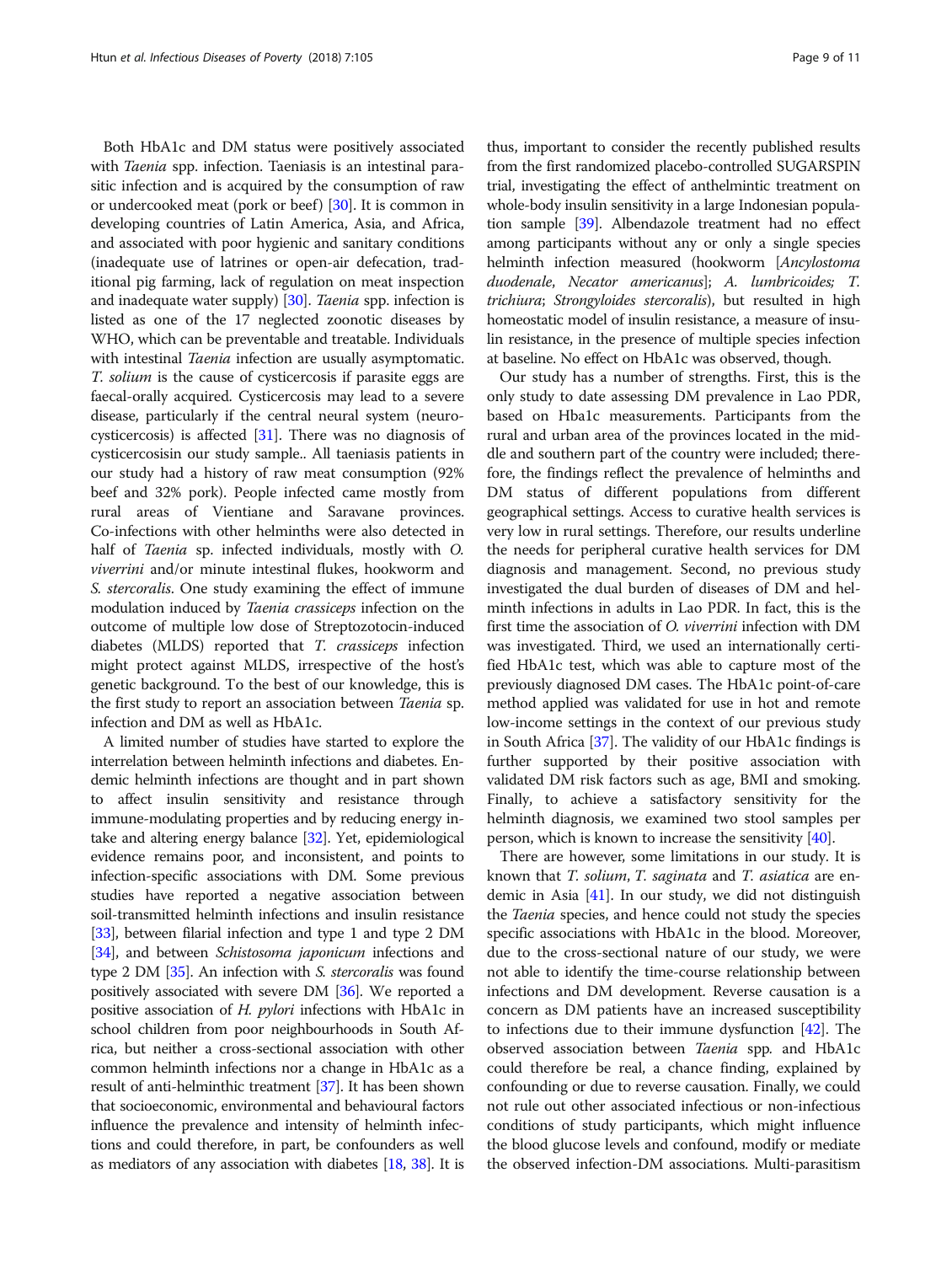<span id="page-9-0"></span>is very common in different provinces in Lao PDR and a significant association has been observed between S. mekongi and hookworm in Southern Lao PDR [[23](#page-10-0)], as well as between S. mansoni and hookworm in Côte d'Ivoire [\[43\]](#page-10-0). Since each parasite has a different effect on blood sugar, energy balance, and immunity, co-infections status may play an important role in studying dual disease burden.

## Conclusions

Our study found an alarmingly high level of uncontrolled hyperglycaemia in both, urban and rural Lao PDR. These results are not consistent, with a strong role of common infections, such as O. viverrini, explaining the high diabetes burden observed. Larger and longitudinal studies including biomarkers and liver ultrasounds are warranted to further study the causes of DM in Lao PDR. The Lao PDR health system must work on strengthening its healthcare services in the domain of DM screening and treatment.

## Additional files

[Additional file 1:](https://doi.org/10.1186/s40249-018-0488-2) Multilingual abstract in the five official working languages of the United Nations. (PDF 272 kb)

[Additional file 2:](https://doi.org/10.1186/s40249-018-0488-2) Independent association of single infections and infection groups with HbA1c in participants with HbA1c levels in the normal range (columns to the left) ( $N = 609$ ) and in the normal and prediabetic range (columns to the right) ( $N = 1179$ ), excluding participants self-reporting a physician-diagnosis of DM. (PDF 80 kb)

[Additional file 3:](https://doi.org/10.1186/s40249-018-0488-2) Independent association of single infections with pre-DM and DM status combined and compared to non-DM, with and without adjustment for BMI and physical inactivity, excluding participants selfreporting a physician diagnosis of DM and intake of DM medication  $(N = 1466^1)$  (PDF 80 kb)

#### Abbreviations

BMI: Body mass index; CI: Confidence interval; DM: Diabetes mellitus; FECT: Formalin-ether concentration technique; ID: Infectious diseases; IFMT: The Francophone Institute for Tropical Medicine; Lao PDR: Lao People's Democratic Republic; LMICs: Low- and middle income countries; NCDs: Noncommunicable diseases; OR: Odd ratio; SD: Standard deviation; STH: Soiltransmitted helminths; WHO: World Health Organization

#### Acknowledgements

We sincerely thank the population of the study villages and the authorities at the village, district and provincial departments for their active participation and their interest in the study.

#### Funding

We are grateful to the financial support of the Agence Universitaire de la Francophonie and the Rudolf Geigy Foundation, Basel, Switzerland.

#### Availability of data and materials

The data from this study are available on request from corresponding author.

#### Authors' contributions

NSNH, PO, PP, DR and NPH designed the study. PP, SS, MV, VPN, XDT, PSY, NAH, NDS, AH, BS, DX, DRR, PB, PPP, SDS, YXL,KT, XSX, PTV developed the study protocol, performed the field work and contributed to the data analysis. BS conducted the stool analysis. NSNH, PO, PP, DR and NPH

performed the final analysis. NSNH and NPH wrote the first manuscript version. PO, PP, ICE, MI, DR and NPH revised the manuscript. All authors read and approved the final version of the manuscript.

## Ethics approval and consent to participate

The National Ethics Committee for Health Research (NECHR) of the Ministry of Health (MoH) of Lao PDR (approval No. 017 NIOPH/NECHR, 14 March 2016) approved the study protocol. After research aim, methods, risks and benefits of the study were explained in detail to participants, district and provincial health authorities, written informed consent was also obtained from each participant prior data collection. Diagnosed helminth infection was treated according to the national treatment guidelines.

#### Consent for publication

Not Applicable.

#### Competing interests

The authors declare that they have no competing interest.

#### Author details

<sup>1</sup>Department of Epidemiology and Public Health, Swiss Tropical and Public Health Institute, PO Box, 4002, 4051 Basel, Switzerland. <sup>2</sup>University of Basel Basel, Switzerland. <sup>3</sup>The Francophone Institute for Tropical Medicine (International Program for Health in the Tropics), Vientiane, Lao PDR. <sup>4</sup>Lao Tropical and Public Health Institute, Ministry of Health, Vientiane, Lao People's Democratic Republic. <sup>5</sup>Tropical Disease Research Laboratory, Faculty of Medicine, Khon Kaen University, Khon Kaen, Thailand. <sup>6</sup>Université Laval, Quebec City, Canada.

## Received: 18 May 2018 Accepted: 2 October 2018 Published online: 06 November 2018

#### References

- 1. IDF. International Diabetes Foundation. Diabetes Atlas 8th edition. [http://](http://diabetesatlas.org/resources/2017-atlas.html) [diabetesatlas.org/resources/2017-atlas.html.](http://diabetesatlas.org/resources/2017-atlas.html) Accessed 25 Feb 2018.
- 2. WHO World Health Organization. Soil-transmitted helminth infections. [http://www.who.int/news-room/fact-sheets/detail/soil-transmitted-helminth](http://www.who.int/news-room/fact-sheets/detail/soil-transmitted-helminth-infections)[infections](http://www.who.int/news-room/fact-sheets/detail/soil-transmitted-helminth-infections). Accessed 21 Nov 2017.
- 3. Soukhathammavong PA, Sayasone S, Phongluxa K, Xayaseng V, Utzinger J, Vounatsou P, et al. Low efficacy of single-dose albendazole and mebendazole against hookworm and effect on concomitant helminth infection in Lao PDR. PLoS Negl Trop Dis. 2012;6(1):e1417.
- 4. Vonghachack Y, Odermatt P, Taisayyavong K, Phounsavath S, Akkhavong K, Sayasone S. Transmission of Opisthorchis viverrini, Schistosoma mekongi and soil-transmitted helminthes on the Mekong Islands Southern Lao PDR. Infect Dis Poverty. 2017;6(1):131.
- 5. Forrer A, Vounatsou P, Sayasone S, Vonghachack Y, Bouakhasith D, Utzinger J, et al. Risk profiling of hookworm infection and intensity in Southern Lao People's Democratic Republic using bayesian models. PLoS Negl Trop Dis. 2015;9(3):e0003486.
- 6. Vonghachack Y, Sayasone S, Bouakhasith D, Taisayavong K, Akkavong K, Odermatt P. Epidemiology of Strongyloides stercoralis on Mekong islands in southern Laos. Acta Trop. 2015;141:289–94.
- 7. Forrer A, Sayasone S, Vounatsou P, Vonghachack Y, Bouakhasith D, Vogt S, et al. Spatial distribution of, and risk factors for, Opisthorchis viverrini infection in Southern Lao PDR. PLoS Negl Trop Dis. 2012;6(2):e1481.
- 8. Sayasone S, Odermatt P, Phoumindr N, Vongsaravane X, Sensombath V, Phetsouvanh R, et al. Epidemiology of Opisthorchis viverrini in a rural district of southern Lao PDR. Trans R Soc Trop Med Hyg. 2007;101(1):40–7.
- 9. WHO World Health Organization. Lao People's Democratic Republic Country Profile. [http://www.who.int/diabetes/country-profiles/lao\\_en.pdf?ua=1](http://www.who.int/diabetes/country-profiles/lao_en.pdf?ua=1). Accesssed 14 Jan 2018.
- 10. Aravindhan V, Anand G. Cell type-specific immunomodulation induced by helminthes: effect on metainflammation, insulin resistance and type-2 diabetes. Am J Trop Med Hyg. 2017;97(6):1650–61.
- 11. Lorenzo C, Wagenknecht LE, Hanley AJ, Rewers MJ, Karter AJ, Haffner SM. A1C between 5.7 and 6.4% as a marker for identifying pre-diabetes, insulin sensitivity and secretion, and cardiovascular risk factors: the Insulin Resistance Atherosclerosis Study (IRAS). Diabetes Care. 2010;33(9):2104–9.
- 12. Vyas S, Kumaranayake L. Constructing socio-economic status indices: how to use principal components analysis. Health Policy Plan. 2006;21(6):459–68.